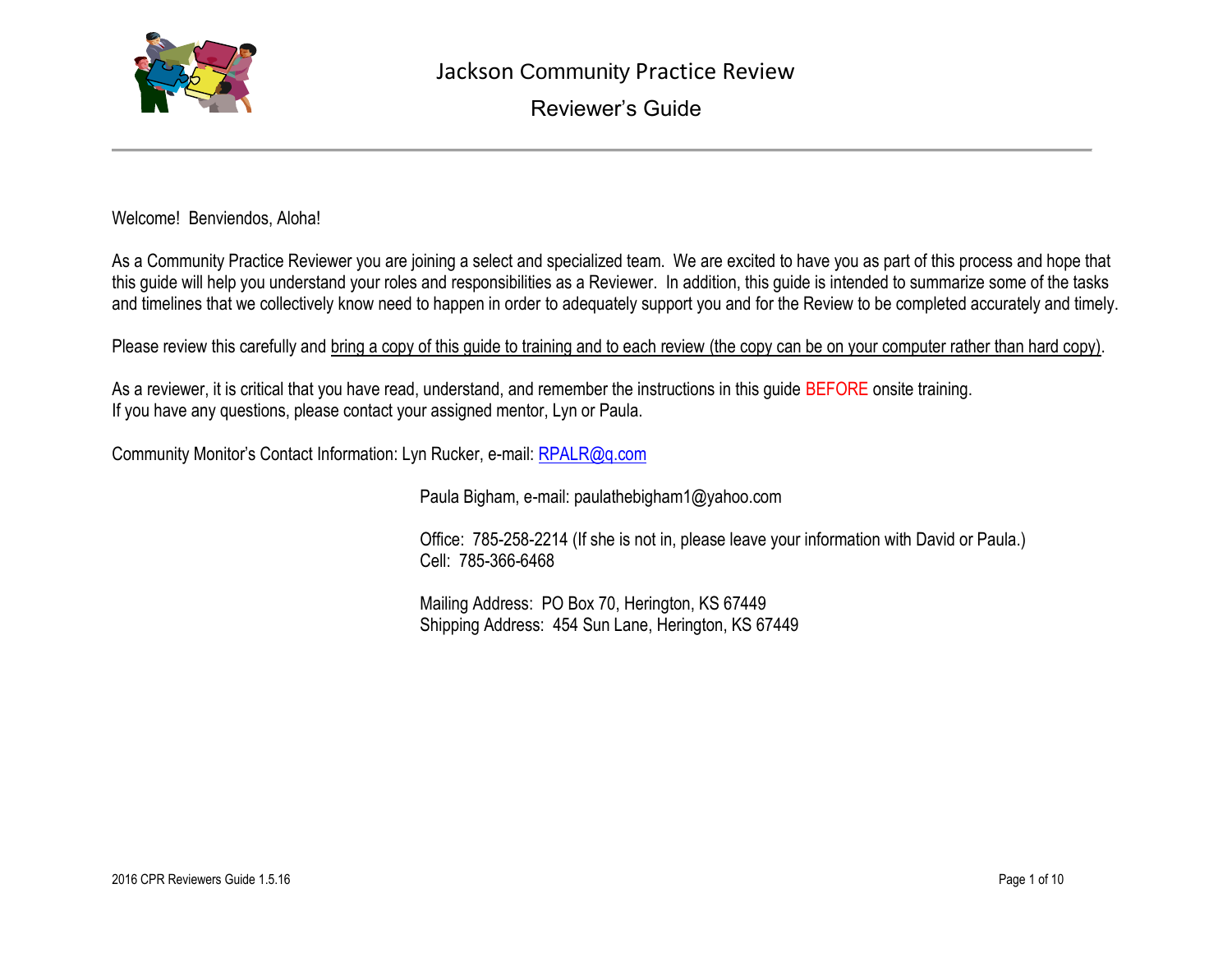

## **General Guidelines for Reviewers**

This Guide will provide instructions on the review process, how to fill out the protocol and what you should consider when scoring each question. If you have questions during the training, please ask your mentor, Case Judge or the Community Monitor. If you are on an actual review, please call the Case Judge first. If it is something that you and your Case Judge agree needs to be discussed with Lyn, feel free to call her. If she is in a meeting she will call you back as quickly as possible. You are also welcome to call her office and speak with Paula Bigham.



The following general guidelines apply to the review/protocol document.

**You must insure that you answer ALL questions in the scoring section.** You must use one of the listed options. Interview sections are to be completed unless an interview does not occur or is ended early. **All blanks in the protocol should be filled in, even if just N/A.**

**You must interview,** at a minimum, the following people using the Interview Questions in the Protocol Document:

- The **Class Member,**
- If the class member has a guardian, this person's **Legal Guardian,**
- The class member's **Case Manager,**
- The **direct support professional / support staff person from day services** who best knows and works most closely with the person, and
- The **direct support professional / support staff person from the residential agency** who best knows and works most closely with the person, and
- All Therapists who serve the class member as well as the individual's nurse.

**You must observe** each class member, in both the day and residential settings.

**You must review files** prior to the interviews and on-site review. (See the section on planning and organizing.)

**You must insure** all evidence to support your findings is of at least two (2) of the four (4) types:

- **Physical Evidence obtained through direct observation, such as the need for equipment by a Class Member;**
- **FILE** Testimonial Evidence obtained through an interview;
- Documentary Evidence which consists of assessments, ISPs, schedules, records, progress notes, physician's orders, etc; and
- Analytical Evidence secured by comparative or deductive analysis from several pieces of evidence you have obtained. An example would be comparing or contrasting the same data secured from different sources.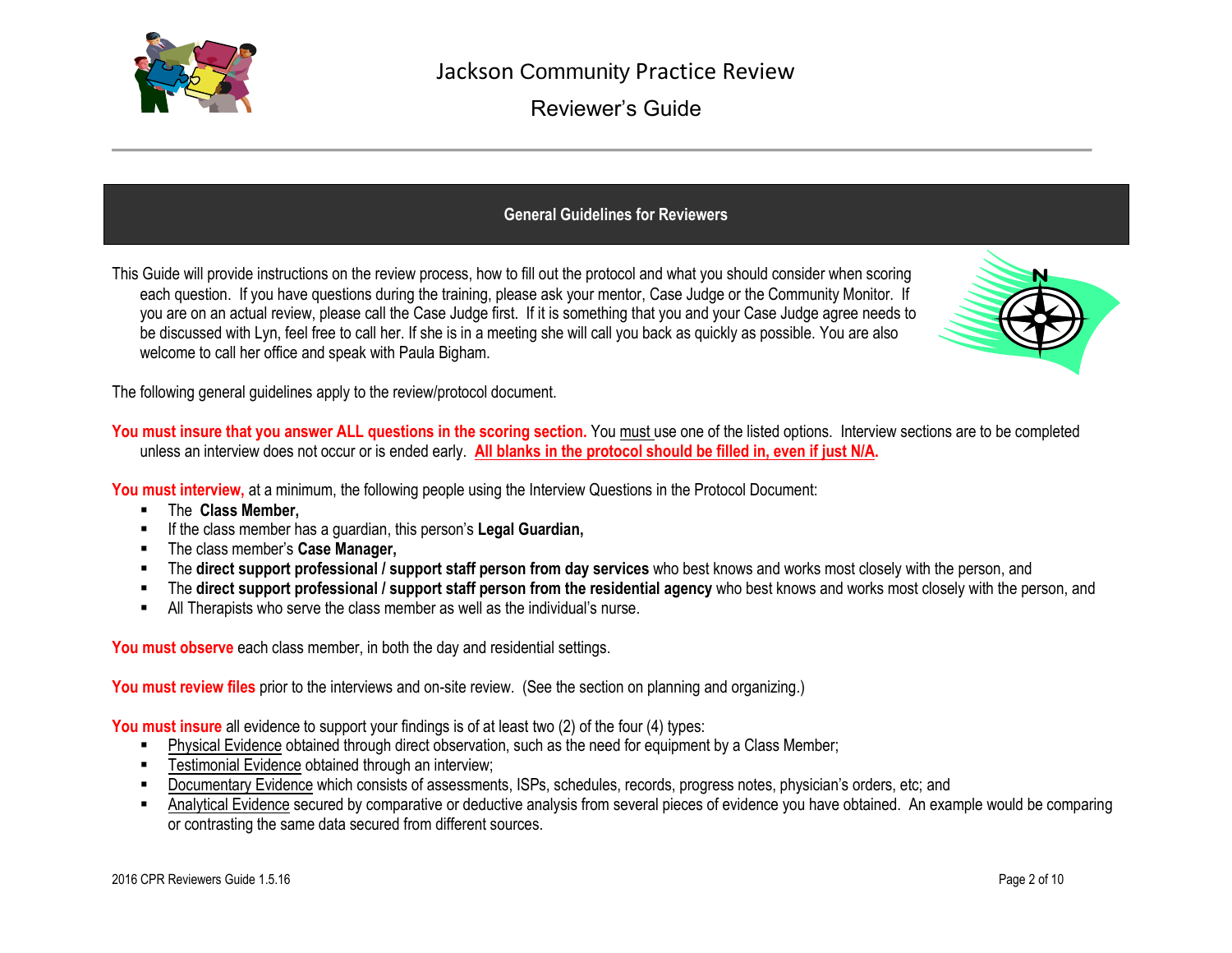

**You must insure** that the protocol book reflects the details of the evidence that you have relied upon.

You must insure that the evidence that you provide meets the following tests:

- **Sufficiency.** Sufficiency is the presence of enough factual, adequate, and convincing evidence to lead a prudent person to the same conclusion as the Reviewer. Determining sufficiency requires good judgment. There is no need to provide elaborate documentation to support non-controversial matters; however, you should provide sufficient evidence to support your conclusion(s).
- **Relevance.** Relevance refers to the relationship of evidence to its use. Facts or opinions used to prove or disprove an issue should have a logical, sensible relationship to the issue. Information that does not have this relationship is irrelevant and should not be used to prove or disprove a point.
- **Conciseness.** A report should be no longer than necessary to communicate the information you are reporting. Too much detail may conceal the primary message and discourage readers.
- **Dbjectivity.** Findings should be presented in an objective and unbiased manner and should include sufficient information to provide readers with a proper perspective. This aim is to produce a report that is fair, not misleading, and which places primary emphasis on the matters needing attention.
- **Accuracy, Completeness, Fairness.** Procedures should be applied to produce a document that contains no errors in fact or reasoning.

You must insure that the documentation for each rating contains sufficient information to promote an adequate understanding of the matters reported and to provide a convincing, but fair presentation in proper perspective. If you have conclusions or concerns you want readers to know about, you should state them directly rather than leaving them to the inference of the reader.

#### **Step 1: Organize Your Tool Kit**

**Note: These steps are narrative descriptions of the entire review process. A checklist also exists to help you properly sequence and complete all of the steps; this will be provided during training.**

- You must have a *laptop and power cord!!* All seven sections of the Protocol must be filled out on your computer and saved to DropBox/Sookasa.
- $\Box$  A GPS is handy, if you have one, for the on-site visits. It is also recommended that you bring a thumb drive or a portable hard drive to back up your work.

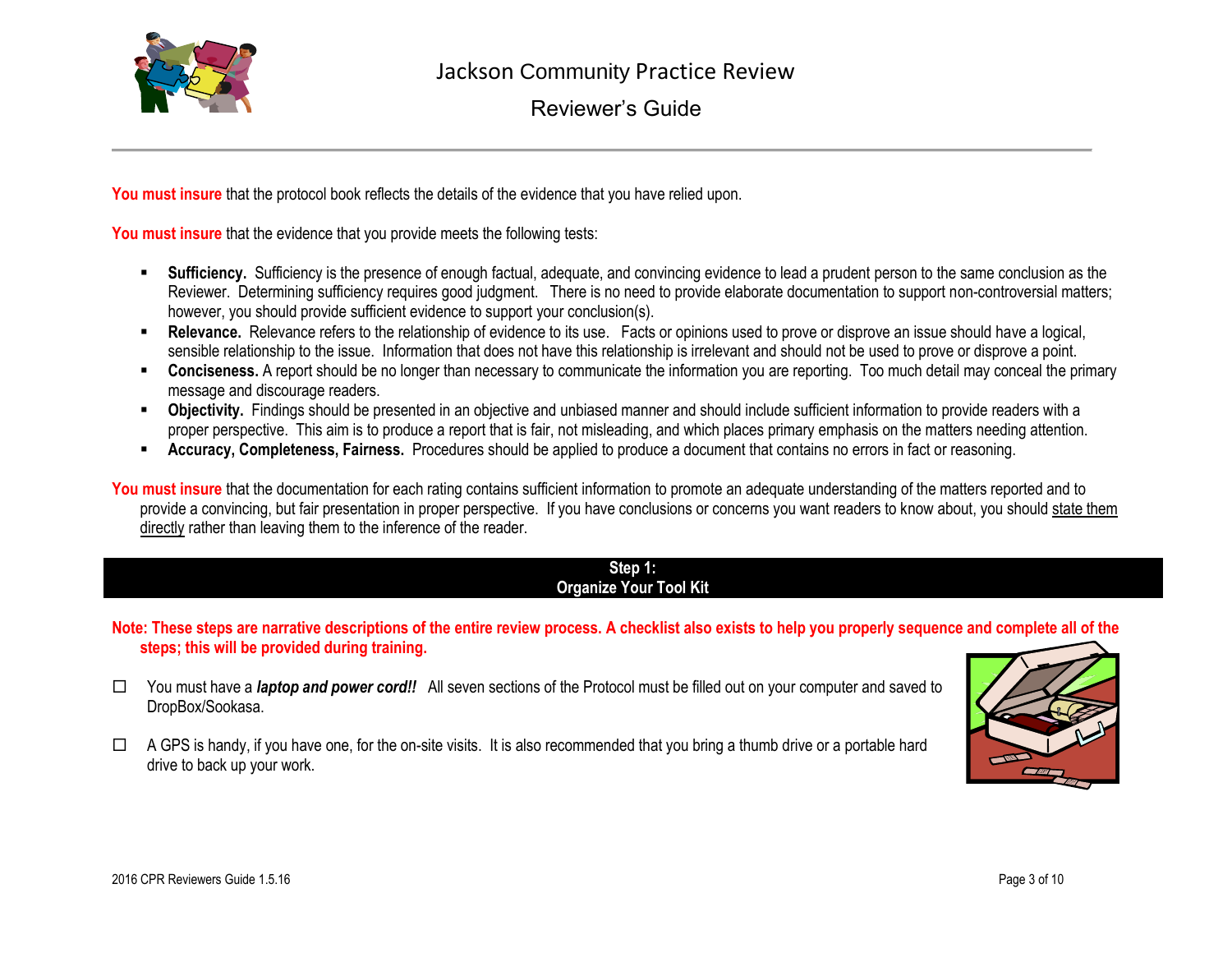

- □ It is critical that you be able to *receive and transmit files electronically*. Please test to be sure you can receive and transmit files BEFORE you begin a review or come to training. This means that you need to have downloaded and become comfortable with using WebEx, Therap, DropBox [and Sookasa](../../../../AppData/Local/2015%20CPR/2015%20Planning/Review%20Process%20and%20Training/Process%20Training%20Lab%20with%20Links/Linked%20Documents/DROPBOX%20and%20SOOKASA%20GUIDE.docx) prior to the onsite training. If you need assistance, contact Paula Bigham in the Community Monitor's office.
- $\Box$  You must insure that your current contact information is correctly included in the review contact list prior to each review. You must be able to contact your case judge for consultation and also know how to use Web-Ex for case judging and Therap for communication with the consultants, the region and your case judge. Again, training will be provided, but Paula Bigham is the contact person if you have any difficulties.

#### **Step 2: Organize and Thoroughly Review EACH Class Member's File**



- 1. **At least fourteen days** prior to the day your on site reviews begins, you should receive notification that the file for the class member you are reviewing is available in Sookasa. You may want to print a few documents such as the last two ISPs, CARMP, Behavioral Support Plan, etc., however, we encourage you to **NOT** print the whole file. Documents that you have printed can be written on, stapled, highlighted, etc. You are responsible for shredding any documents you print once you have completed the review. All originals received during the review must be **scanned and placed in the Sookasa file, then shredded.** If you are unable to scan, the documents may be faxed to the Community Monitor's office. Once you have received confirmation that they have been received, you must shred your copies.
- 2. In addition to the file of the individual you are reviewing an **ELECTRONIC PACKET** will be available to you in Dropbox and person's file in Sookasa. It contains:
	- a. A blank Document request form, (Dropbox)
	- b. An electronic protocol (Dropbox)
	- c. Contact information for case judges and reviewers (Dropbox)
	- d. Previous CPR findings and Recommendations; (Sookasa)
	- e. Any additional person-specific information DDSD has provided to the Community Monitor (Sookasa), and
	- f. An electronic review schedule. (Dropbox)

**As you access any blank form, please open it, rename it, and file it in the person's file on Sookasa. That way, there will always be a clean, blank form available for everyone to use.**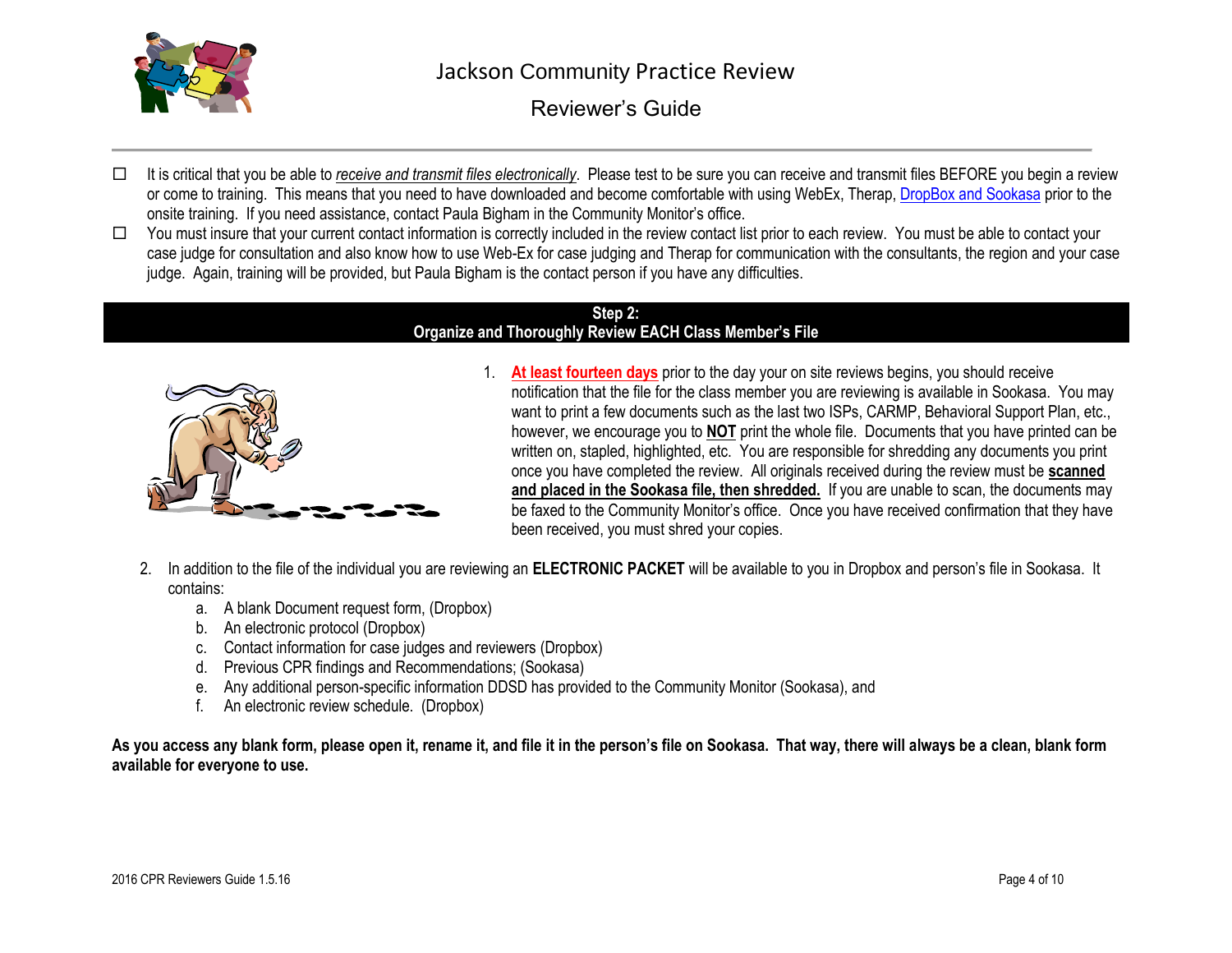

### **Organize the file**

There is a document in the Resource File which identifies documents that DDSD is responsible for producing in preparation for the CPR. It is titled "List of [Documents to be Provided."](../../../../AppData/Local/2015%20CPR/2015%20Planning/Review%20Process%20and%20Training/Process%20Training%20Lab%20with%20Links/Linked%20Documents/List%20of%20Documents%20to%20be%20Provided.docx) These documents are requested in advance and will be in the individuals file in Sookasa, where they will be available to both you and your Case Judge. This is also a guide in terms of who is responsible for having a copy of the identified document. This is important information for knowing who to ask for missing documents. The location of the document is detailed in a document entitled ["CPR File Document Organization List…"](PROTOCOL%20RESOURCES%202016/training2016/Product%20Training%20Links/CPR%20File%20Document%20Organization%20List%20FINAL%2011%209%2015.docx) and it is found in the Resources/Training files. If you use this document as a checklist, please copy and paste it into the Sookasa file for the class member.

Once you have access to files, it is IMPERATIVE that you begin reviewing them. The purpose of the review is threefold:

- 1. You must become familiar with the person you are assigned to review, including their preferences, personal circumstances, ISP, medical needs, etc. You need to determine questions that are unanswered by the documents alone, so you can ask them of the appropriate staff during interviews.
- 2. You must identify any relevant documents which are missing and which are needed to answer questions that arise.
- 3. You must begin adding information from the documents to the protocol.

If the review of the file is systematic, you need look at the document only one time, although you can always go back to it if you need further information.

To make the Document Review as efficient as possible, do this each time you open a file:

- Read the document. Add the document information to the appropriate tables in the front of the protocol. [\(Section 1\).](../../../../AppData/Local/2015%20CPR/2015%20Planning/Review%20Process%20and%20Training/Process%20Training%20Lab%20with%20Links/Linked%20Documents/#1Gen  01.16.14.doc) Don't forget to note and add any diagnoses that are mentioned to the diagnosis table. To add lines to any table in the protocol, place your cursor to the far right of the last column, press enter and a new line will be added. (You may also begin to develop the Description of the Person and Findings and Recommendations based on your document review. These will not be completed until after the review, but a good deal of the work can be completed ahead of time and modified as additional information becomes available)
- Note any questions that the document raises for you and add them to the appropriate interview section. For Case Managers, Day Staff and Residential Staff add them to the section of the protocol where it asks for "Items to Verify or Request." For therapists, nurses, etc, add it to the matrix in Section 1 for the appropriate discipline.
- If there are any recommendations, list them in the first section of the protocol so that you can determine if they have been addressed or not as you go through the file.
- Add information (using the +/- system) to protocol questions in the related areas. For example, assessments are noted in Section 6, the ISP can be almost completely rated in Section 6, etc. Add only justifications. You cannot score until data is obtained from interviews and observations as well.
- Check it off your list.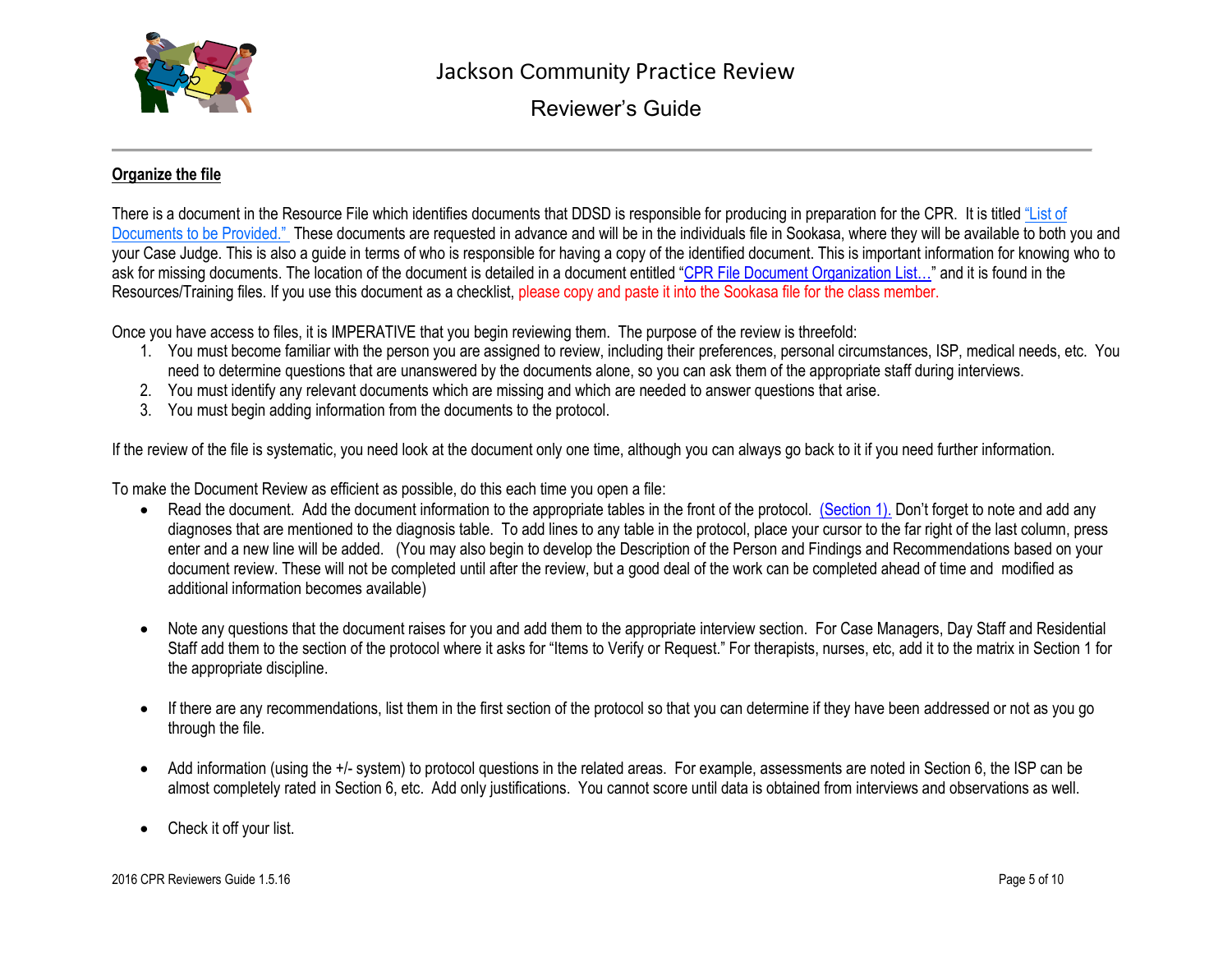

- If you are missing any of the listed documents, assuming that they are applicable to the person you review, you MUST complete a Document Request Form, located in the DropBox Resource file. HOWEVER, there may be documents you need that are NOT on this list. It is acceptable to request those as well. For example, there may be references to an important assessment that took place prior to the dates usually requested. You can request ANY document you feel would make your review more complete and accurate. You must also contact your Case Judge prior to sending in the Document Request to make sure that any documents they wish to receive are included.
- Arrange a tentative time with your Case Judge to review all of the protocol sections and the findings and recommendations. This time will be predicated on having the Protocol and Findings and Recommendations completed by noon Mountain Time the day following the on-site observations, and allowing time for the Case Judge to review completed files.

### **Step 3. PHONE INTERVIEWS**

- NOTE: It is important that you identify and type into your protocol, verbatim, what people tell you to the extent possible. Abbreviations are allowed if they are clearly identified at least the first time they are used; i.e., SF (sports fan).
- *Case Manager Interview* **(This interview will be scheduled by the Regional Office and listed on your schedule):** You will interview the case manager assigned to the class member(s) you are reviewing. You will conduct this interview via telephone the week prior to the On-Site Review. If the case manager is new (30 days or less) the supervisor may sit in but your questions should be directed to and answered by the case manager. The supervisor may NOT answer questions for the case manager; however, the supervisor may offer additional information AFTER the case manager has answered the interview question. You should type the answers of the case manager separately from the answers from the supervisor, with the appropriate name/initials, so you know and have documented who said what.
- *Guardian Interview* **(This interview will be scheduled by the Regional Office and listed on your schedule, if applicable):** You will conduct this interview via telephone the week prior to the On-Site Review.
- *Nurse Interview:* (**An interview with the nurse will be scheduled by the Regional Office and listed on your schedule.)** You will conduct this interview via telephone the week prior to the on-site review. "Core" questions have been developed as a guide for the reviewer; HOWEVER, it is more important for the Reviewer and Case Judge to discuss and for the reviewer to ask person-specific questions for the nurse and therapists. You are allowed to ask your specific, class member related questions in lieu of the "core" questions.
- *Therapist Interviews:* You will be provided e-mail addresses and contact phone numbers therapists/ancillary providers that provide services to the individual. As you read the file and prepare for your phone interviews, prepare your list of questions for the therapists. Ensure that you have asked your Case Judge if they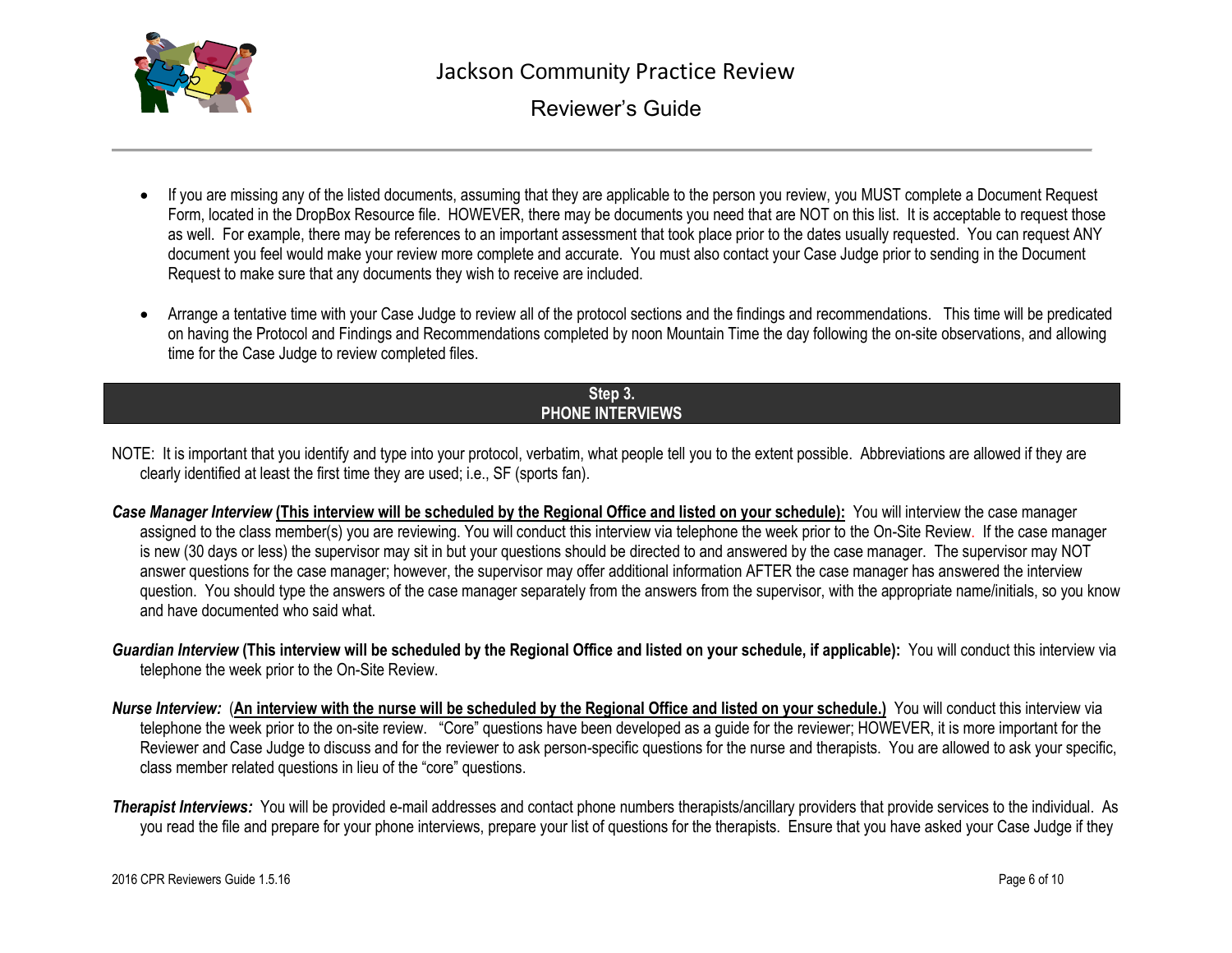

have identified anything that needs to be asked. The Reviewer is responsible for scheduling the interviews with the therapists. It is suggested that you contact the therapists via email to set up the actual interview, but do NOT include any specific questions or confidential information in the e-mail. The purpose of these interviews is to clarify information or answer specific concerns regarding therapy and/or health issues, at minimum, ask the questions provided in Protocol #1.

*Information from others*: You may find that you need information from others as a result of interviews and/or record reviews. If you need to visit directly with other IDT members in order to clarify questions/issues **PLEASE DO SO**. Any additional information obtained should be documented in the interview section of the protocol. There should be ample time to pursue information to ensure accuracy. If you believe documents, assessments or recommendations are missing, note it on the Document Request Form and **ASK FOR THEM**.

#### **Step 4. ON-SITE INTERVIEWS/OBSERVATIONS**

- 1) There will be a schedule that identifies the times and locations of observations and interviews. Please note these and be prepared to travel to the locations. Please check travel times so that you are respectful of others time and are not late.
- 2) Conduct on-site interviews with day and residential staff as scheduled.
- 3) If you are provided with additional documents on-site, add the information to the protocol book and scan or fax to the Community Monitor's office.
- 4) If you request documents while you are on site, the provider has 24 hours to provide you with those documents. If they provide documents within that period of time, they will count as if they were present from the beginning of the review. You should note that the documents were received and from whom on the Document Request form. You should also enter any new documents into Section 1 of the Protocol.
- 5) If you observe, or are told, about a situation which might place the class member in immediate jeopardy, please notify your case judge and the Community Monitor immediately! If you are on site and the class member is in immediate jeopardy, do NOT leave until a supervisor is called and the class member protected.

*Direct Support Professional Interviews (***These interviews will be scheduled by the Regional Office and listed on your schedule)** and they will take place during the week of the onsite review*)*: You should interview the direct support staff who works with the class member the most for both day and residential services. Be sure to ask the person you interview if they are the person ASSIGNED to work with the class member DAILY. PROVIDERS SHOULD HAVE BEEN INFORMED DURING SCHEDULING THAT THE INTERVIEW MUST TAKE PLACE WITH THE DIRECT SUPPORT STAFF ASSIGNED TO AND WHO WORKS MOST CLOSELY WITH THE CLASS MEMBER. If the direct support staff is new (30 days or less) his/her supervisor may sit in during the interview but questions will be directed to the direct support staff. The supervisor may NOT answer questions for the direct support staff; however, they may offer additional information AFTER the direct support staff person has answered the questions. Be sure to note answers from the direct support staff vs. answers from supervisor or others. If the person who works most closely with the class member is not present for the interview **FIND OUT and record WHY in the protocol book.** Conduct the interview with the person the provider has assigned, find out who they are, how often they work with the class member DIRECTLY. Then, let the Community Monitor know that you were unable to interview staff assigned to the class member.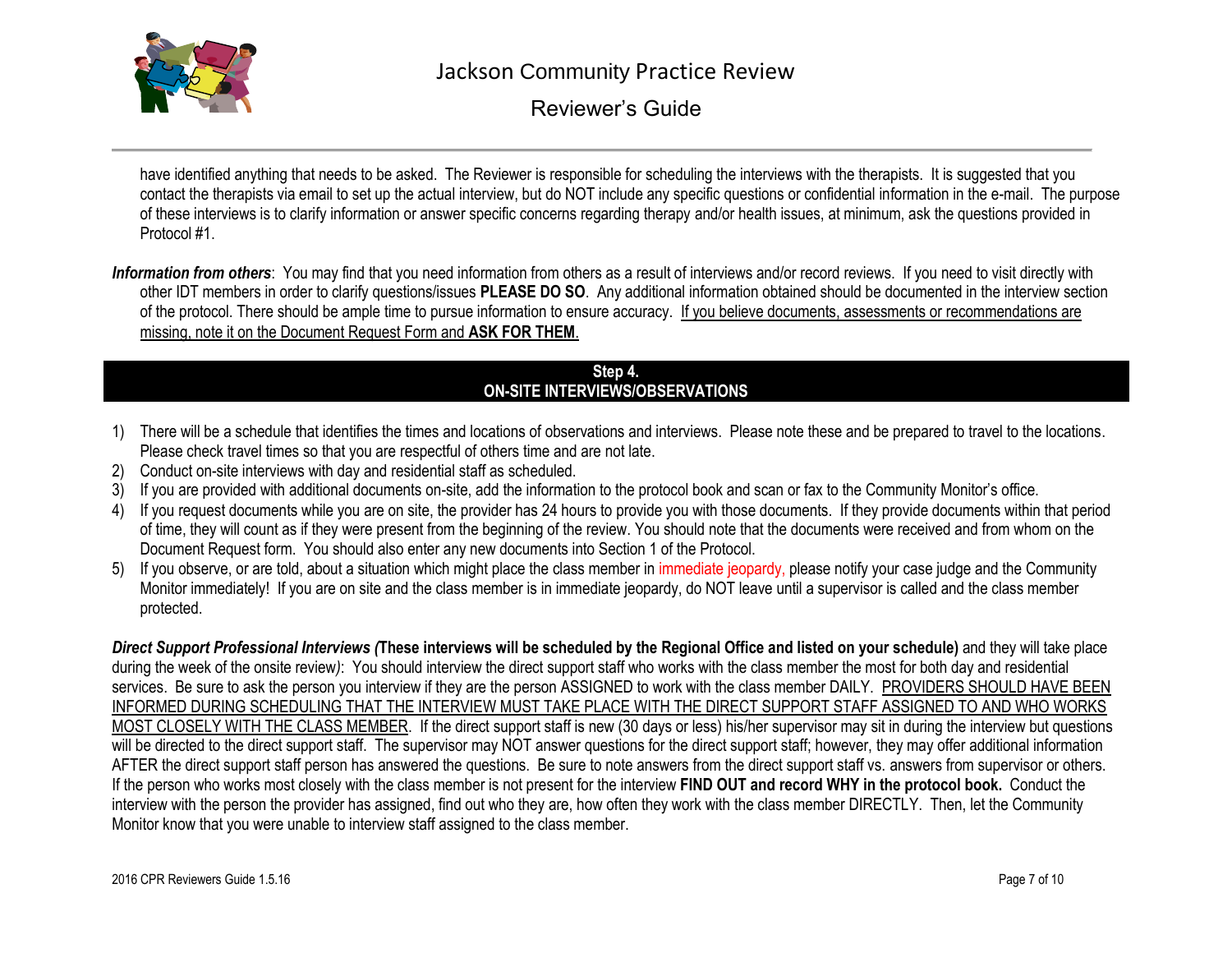

If there are two day services (customized integrated employment and customized community supports, for example) the reviewer will interview two direct support day staff. The reviewer should fill out two separate day interview sections and indicate who was interviewed. The scores for day may also be different depending on what is discovered during the two interviews. PLEASE be sure to send the additional interview and scoring sections to the case judge when the rest of the protocol is sent.

*Class Member Interview*: You will be scheduled to observe the class member wherever he/she receives day and residential service supports. The class member should be present in BOTH settings. If the class member receives a combination of day services it would be good to *observe them both*. If the class member attends two different customized community supports services (aka day hab), you should visit them both. If the class member works and if a visit is acceptable to the class member and to his/her employer, you will observe the class member at work. If it is not acceptable to the class member and/or his/her employer then you will not be scheduled to visit the work site. If the class member is unable or unwilling to respond to your questions NOTE that on the interview section of the protocol document. You can use that section to note your observations.

#### **Step 5. FOLLOWING THE REVIEW**

- **All sections of the protocol along with the Findings and Recommendations MUST be completed no later than 12 noon Mountain Time, the day following the actual on-site review.** For example, if you do your on-site reviews on Monday, you must complete and pass to your Case Judge your protocol, Findings and Recommendations by Tuesday Noon.) As you complete EACH protocol section, please pass them to your Case Judge so he/she can begin reviewing each completed section well in advance of Case Judging.
- 1) Complete the scoring of each section:
	- a) As you complete each section, assure that you are using the  $(+/-)$  system to justify your scores. Notify your case judge via Therap SComm as each section is completed.
	- b) Once you have notified the CJ that it is complete, DO NOT REOPEN OR CHANGE THE FILE. If you think of something that should be revised, write it down and it can be changed during case judging.
- 2) Complete the Findings and Recommendations. These should be based on the scores in the Protocol. There does not need to be a Finding/ Recommendation for every score of "1" or "0", but all major issues should be addressed. Some may be combined. Be sure that you note in each Finding the number of the question in the protocol document that resulted in the Finding and its subsequent recommendation. There may be multiple questions noted.
- 3) Take a break until time to case judge! You will need it!
- 4) Connect to WebEx for your case judging session. If you are calling from a hotel, use the option to call in to WebEx on their toll-free number. WebEx cannot call you back on the hotel landline.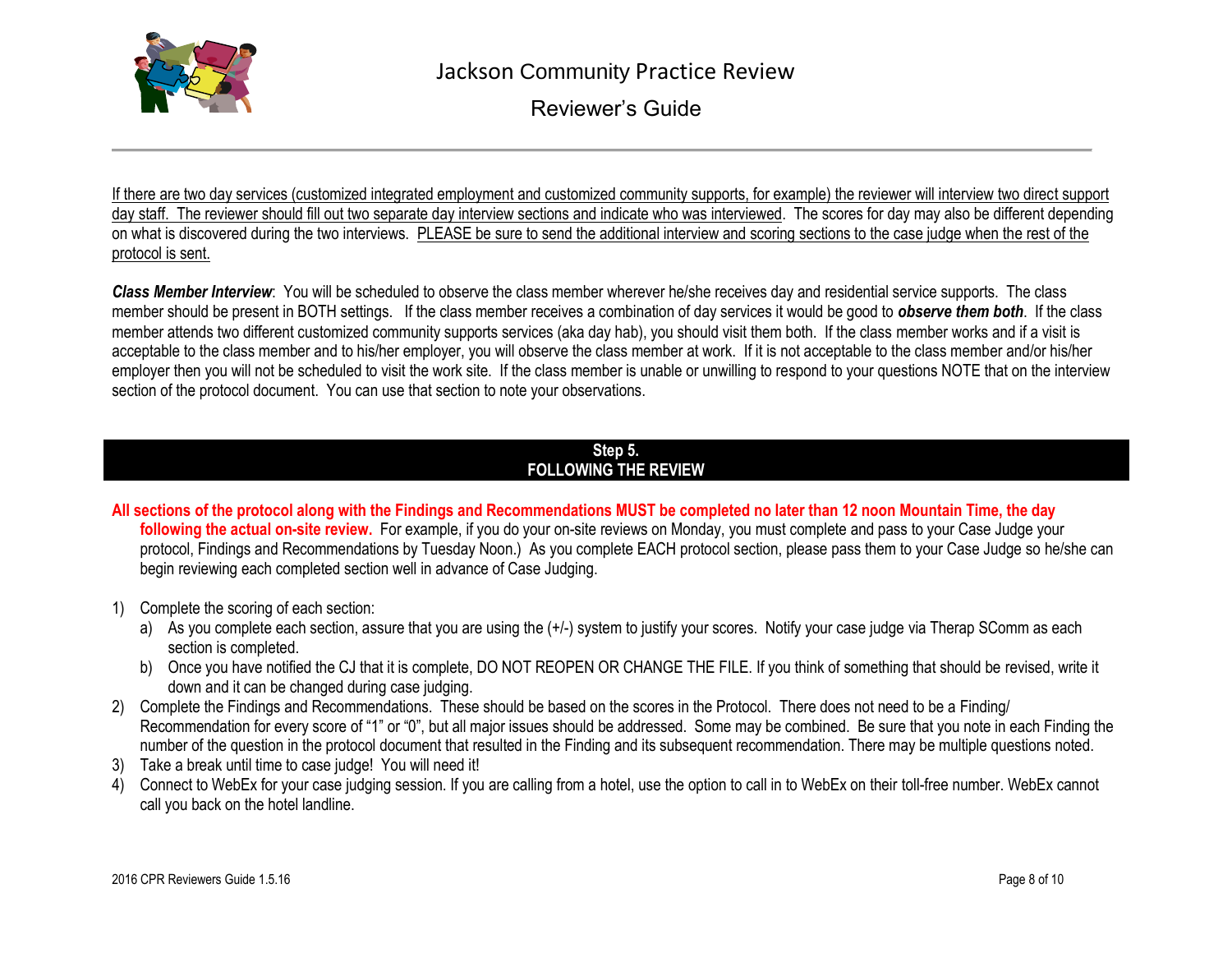

- 5) Once case judging is complete, your Case Judge will notify you to review all changes made and make certain that you are in agreement. Note: all major changes and most edits will be made during the actual WebEx session. However, there may be minor edits to the Findings and Recommendations by your Case Judge, Paula Bigham, and/or Lyn Rucker as the document goes through the review process. These may be made to clarify, correct spelling or grammar or reduce redundancy.
- 6) Once you and your Case Judge have agreed on all changes, send a Therap SComm message to Paula Bigham, your Case Judge and Lyn Rucker that you are in agreement. When communicating specific class member information, be sure to use Therap for your e-mail source to assure confidentiality. DO NOT CHANGE THE FILE.
- 7) Schedule time to debrief with Lyn Rucker. You must fill out your ["Monitor's Questions](Monitor) to Reviewers" form and return to the Community Monitor in advance of your debrief with her.
- 8) You will be asked to join a conference call during the Status Summary meeting with the Regional Office in case there are any questions about your Findings and Recommendations. The date and time of this call will be provided to you in advance.
- 9) You MAY be asked to sit in by telephone during the Community Monitor's meeting with the class members team. She will notify you if this is necessary.

## **JUST FYI**

This information is provided just to give you an understanding of what happens once the review and Case Judging have been completed. It may help you understand why it is so critical to meet the review deadlines that you are responsible for.

- Once the Protocol and Findings and Recommendations have been agreed upon, your Case Judge will copy the scoring and justifications from the Supported Employment, Behavior Supports and Adaptive Equipment sections onto separate templates and send them to the designated experts in these areas for their consideration.
- You MAY receive a telephone call or Therap SComm from any of these experts to request further information or to recommend changes. This should be documented in Therap SComms, with copies to your Case Judge, Lyn and Paula. When agreement is achieved, notify Paula Bigham and the Community Monitor that you have reconciled any differences.
- Paula Bigham and the Community Monitor must review the documentation.
- You must complete the questions that go to the Community Monitor and send them to her as quickly as you are done with Case Judging. Obviously, you can fill those questions out in advance of Case Judging and send them once you are sure there are no changes.
- The Community Monitor will have a separate phone call with you to review the Monitor's Questions to Reviewers form and to debrief with you.
- Following that, the final edits must be made and a copy of the Findings and Recommendations submitted by the Community Monitor to the Regional Office for their review.